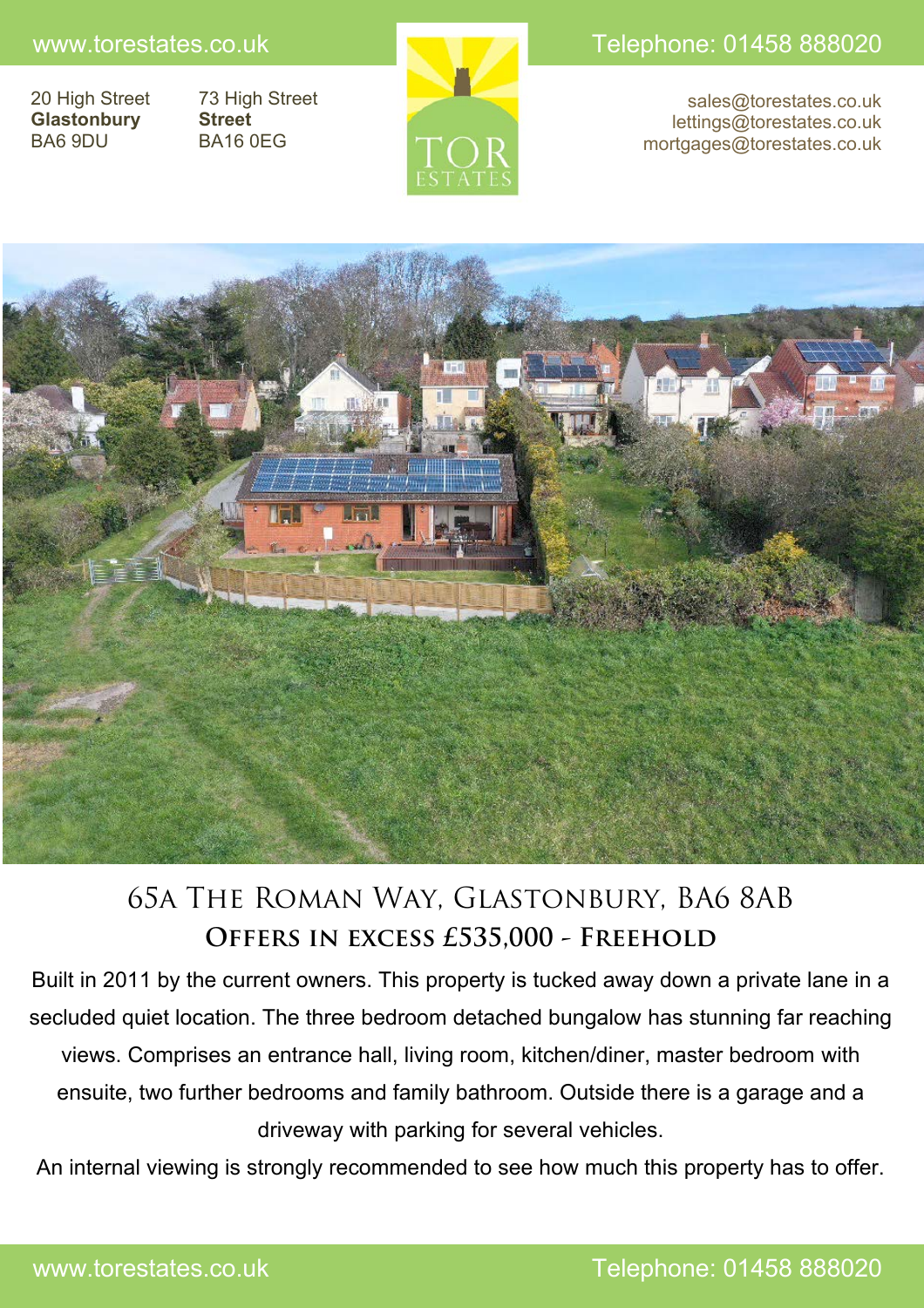# 65a The Roman Way, Glastonbury, BA6 8AB

### **ENTRANCE HALL**

Doors leading to Bedroom one, two, three, family bathroom. living room and kitchen.

### **KITCHEN/DINER**

16' 9" x 11' 1" (5.11m x 3.38m)

Fully fitted kitchen with a range of wall base drawer units. Granite work surfaces over. Inset one and a quarter sink with drainer and mixer tap over. Integrated fridge/freezer. Integrated dish washer. Integrated washing machine. Range Master cooker. 5 ring hob with hood over. Spot lights. Underfloor heating. UPVC double glazed window.



#### **LIVING ROOM**

14' 8" x 11' 0" (4.47m x 3.35m) Feature fireplace. Underfloor heating. Bi folding doors leading to the rear garden and on to composite decking area with far reaching views.



**BEDROOM ONE** 12' 6" x 11' 1" (3.81m x 3.38m) Underfloor heating. UPVC double glazed window to front of the property. Door to En Suite.



### **ENSUITE**

Double walk in shower. Low level WC, pedestal wash hand basin. Floor to ceiling tiling. Heated towel rail. Spot lights. Tilled flooring

### **BEDROOM TWO**

11' 0" x 11' 7" (3.35m x 3.53m) Underfloor heating. UPVC double glazed window to rear with fantastic views.

#### **BEDROOM THREE**

11' 8" x 11' 1" (3.56m x 3.38m) Underfloor heating. UPVC double glazed window to side.

### **BATHROOM**

9' 0" x 6' 9" (2.74m x 2.06m)

Three piece white suite, comprises of wall mounted wash basin and low level WC, panelled bath. Tiling to splash. Underfloor heating. Spotlights. UPVC double glazed window to front.



# Call us TODAY for a FREE, NO obligation consultation.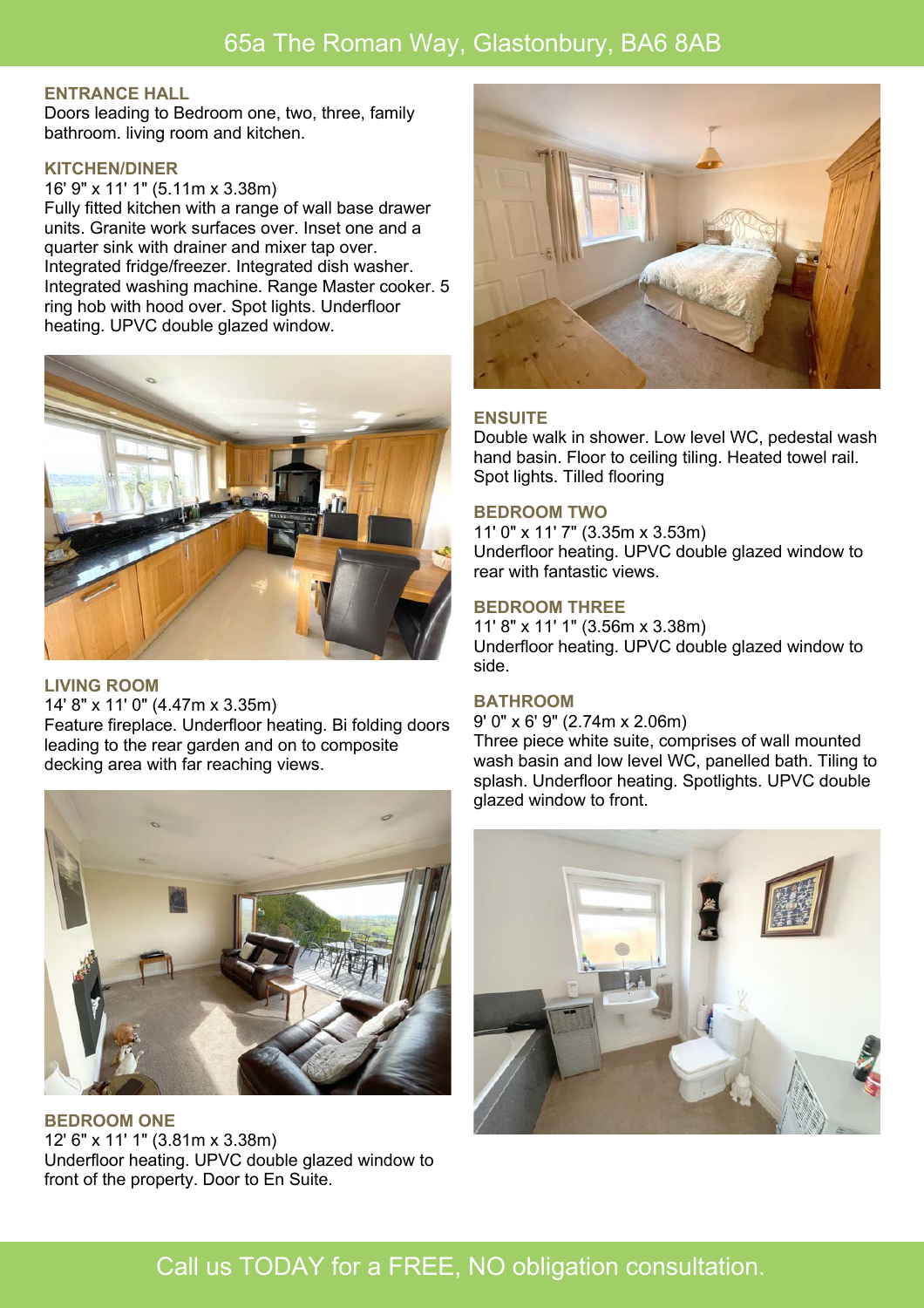# Call us TODAY for a FREE, NO obligation consultation.

### **OUTSIDE**

### **REAR GARDEN**

Laid to lawn. Enclosed with a mixture of hedges and wooden fencing. Composite decking area, perfect for entertaining and enjoying the far reaching southernly views. The most fantastic views in Glastonbury.



### **FRONT OF PROPERTY**

Block paved brick drive way with parking for up to four vehicles. Small front garden.

### **GARAGE**

16' 2" x 9' 3" (4.93m x 2.82m) Power and light. U and over door. UPVC double glazed obscured window to side.

### **NOTE FOR PURCHASER**

There are 24, 230W solar panels. With 15 years left on current feedback tariff. The Vendor receives approx. £2800.00 per year from the panels.





## **PROPERTY INFORMATION:**

**TENURE:** Freehold

SERVICES: Mains electricity, gas and drainage **LOCAL AUTHORITY:** Mendip District Council. Tax Band E. **VIEWING ARRANGEMENT:** By appointment only through Tor Estates. Please call us to arrange a convenient appointment. **RENTAL VALUE:** £1,500 pcm

## **MORTGAGE ADVICE**

Would you like to have advice from a fully qualified Mortgage Consultant with access to the whole market? Tor Finance will assess your needs and recommend the best mortgage product available to you. Please call us to arrange a free consultation.

**YOUR HOME MAY BE REPOSSESSED IF YOU DO NOT KEEP UP REPAYMENTS ON YOUR MORTGAGE PHONE: 01458 888020 – OPTION 3**

# Specialising in Residential Sales, Lettings and Finance.